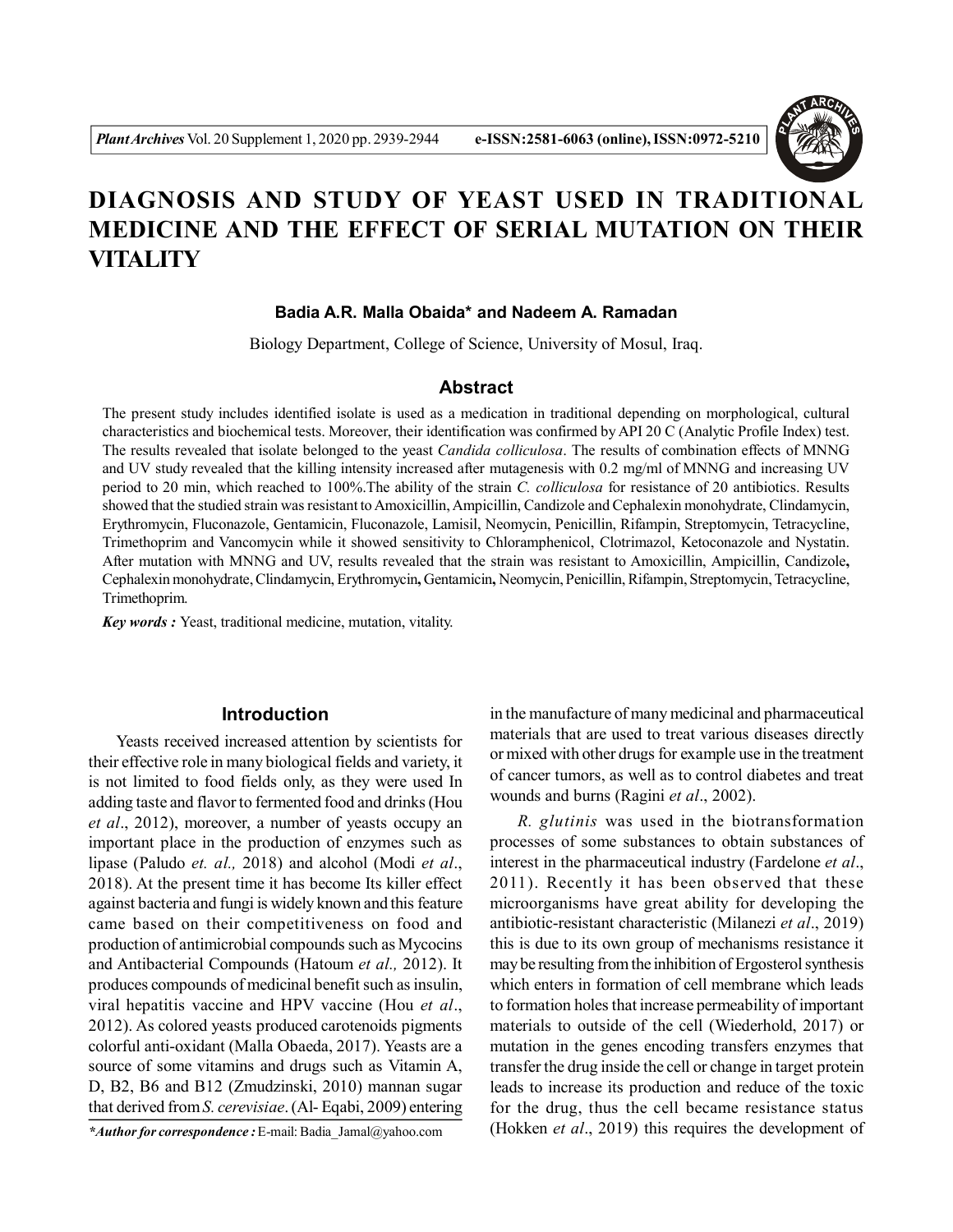new strategies treatment returned on biological knowledge of antibiotics and resistance to antibiotics (Usher and Haynes, 2019) so scientists interested to study and understand the mechanisms of their antibiotic resistance in detail. Strains of microorganisms, especially industrial ones, can be improved by causing a change in their genetic material while they are inside their cells. This is known as Mutation Induction. These changes can be at the level of the chromosome or at the gene level (Zubay, 1993), which may result from it. A change in traits such as an inability to synthesize some amino acids or vitamins, or an allergy or resistance to some antibiotics, etc. (Bruce *et al.*, 2002).

The aim of this study is to diagnose yeast used in folk medicine, test its resistance to antibiotics and study the effect of parasitism on its vitality and resistance to antibiotics.

# **Materials and Methods**

#### **Source Isolation**

Isolate yeast from Nimrod area in Mosul city in the form of gelatins cuts in the yeast cells in a pot containing water and a superrey with a small amount of tea. A small piece of a yeast cut was wounded with a little liquid by the homogenizer. Publish a part of this suspended on the surface of Yeast Extract Malt Extract Agar Medium (YM Agar) and brushes with glass rod, The dishes were incubated in 28<sup>o</sup>C for 48 hours for individual colonies.

## **Identification Tests**

Morphological characters of colonies and Microscopic examination.

The isolation planted in a Streaking on Malt Extract Medium (MEA) and incubated in  $28^{\circ}$ C for 28 hours, Recorded notes that related to the same characteristics and examined under the microscope at 40X to note the shape of cells (Pitt and Hocking, 2009).

#### **Diazonium Blue B (DBB) Color Test**

The yeast grown on YM Agar medium and incubated in 28°C for 10 days until the acus is formed in Ascomycetes. Added a drop to two drops from Diazonium Blue B reagent on the surface of the developing colonies and left to 2-3 minutes at laboratory temperature. The coloration of the colonies indicates that the dark red color, which is oblique to the violet, indicates that it belongs to the Basidiomycetes, but if it coloration orange, it indicates that it belongs to Ascomycetes (Kurtzman and Fell, 1998).

# **Growth in 25C and 37C Test**

The ability of the isolation has been tested on the growth of  $25^{\circ}$ C and  $37^{\circ}$ C temperatures in MEA medium by Streaking, incubated in those termal degrees for 3-7 days.

## **Assessing Ability to Utilize Nitrate as a sole Nitrogen Source**

The test was conducted by transfer the part of culture by Streaking on the surface of Czapek Agar medium in petri dishes. Incubated in 28<sup>o</sup>C for 3-7 days.

## **Assessing Preservative Resistance of Glacial Acetic Acid**

Inoculate petri dishes container Malt Acetic Acid (MAA) solidified with part of culture by Streaking and incubated in 28°C for 3-7 days.

# **Growth at Reduced Water Activities in High Carbohydrate Levels**

Inoculate petri dishes container MY50G medium with part of culture by Streaking and incubated in 28°C for 3-7 days.

# **Growth at Reduced Water Activities and High Level of Sodium Chloride**

Planting isolation by streaking on MY10-12 medium incubated in 28°C for 3-7 days (Pitt and Hocking, 2009).

## **Mycelium Formation Test**

Conducted the test to know the ability of yeast on forming true mycelium and pseudo mycelium, By inoculating small flasks container 20 ml from Sabouraud's Glucose Broth Medium (SGB) with part of pure culture from yeast, incubated the flask for 48 hours in  $28^{\circ}$ C then examined the yeast growth under microscope at 40X, budding, cell shape and presence of mycelium and its shape whether true mycelium or pseudo mycelium (Kurtzman and Fell, 1998).

## **Test System Analytic Profile Index (API 20C)**

Tested according to Biomerieux company protocol by taking a new colony from yeast isolation growing on SGA medium after two days of incubation and transferred to a container tube 2 ml NaCl with concentration 0.85%. Shook the tube and pull them 100 ul and adding a second tube container on a 7 ml medium (Equipped with kit by the fitted company) Shook the tube well then the special well in stripe was filled with yeast suspension. Incubated the strips for 48-72 hours in  $29 \pm 2$ °C. Results recorded after 48 hours by naked eye through turbidity in pits, which produce from metabolism, the accuracy of these results was verified after 72 hours. Give the results of this test serial number seven, each digital group contains three numbers (1, 2 and 4) they are recorded in a special card book, The sequence of numbers is compared to the API manual, Determining the genus and species of yeast.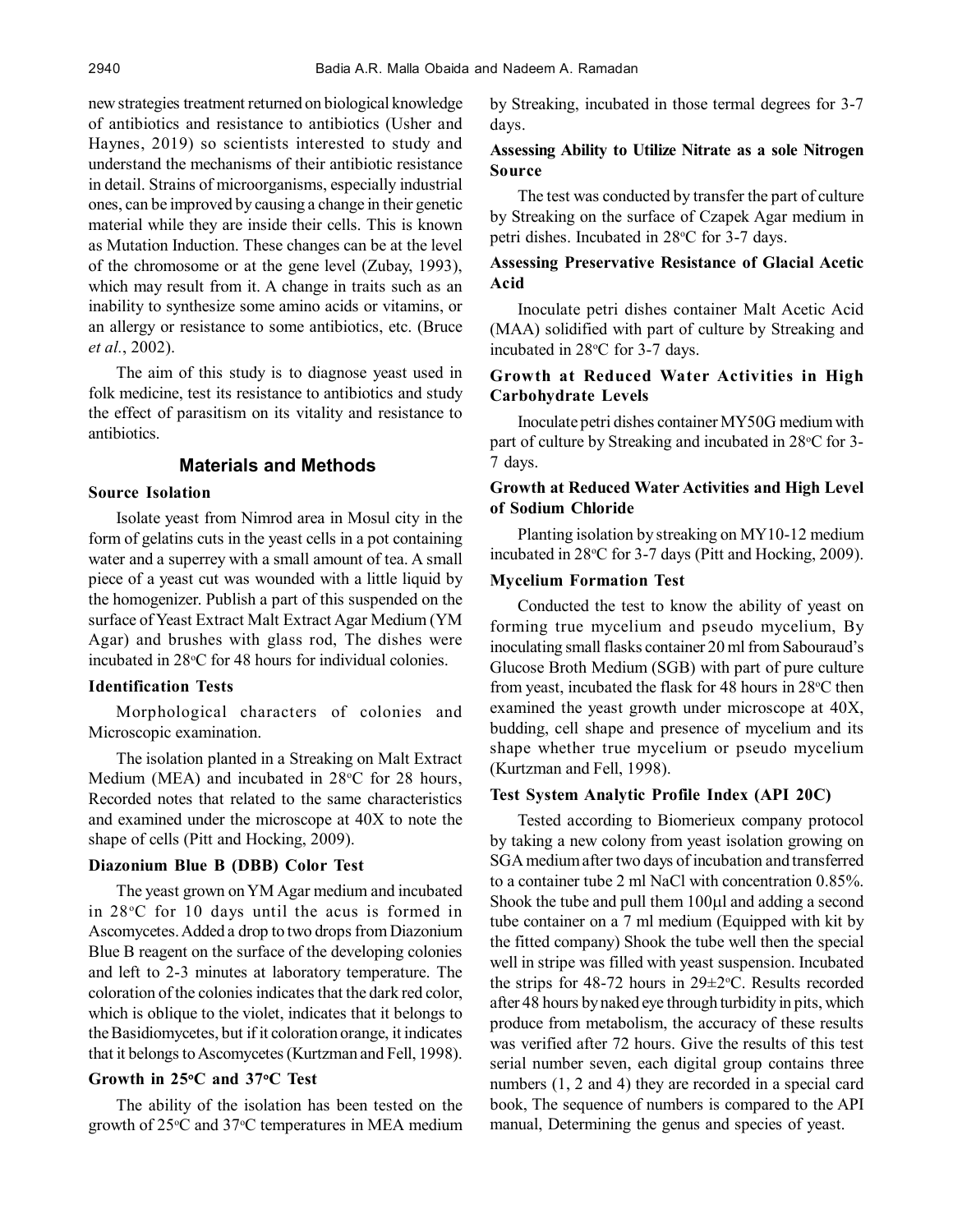# **Effect of Serial Mutation Using Chemical Mutagen N**-**methyl**-*Ñ*-**nitro**-*Ñ*-**nitrosoguan-idine (MNNG) and Physical Mutagen UV.**

Li *et al*., (2007) method was used in combination of chemical and physical precursors. 5ml of MNNG was added at a concentration of 0.2 mg/ml to a test tube containing 1ml of the yeast suspension. The tube is incubated in a water bath vibrating at  $37^{\circ}$ C for 30 minutes. Deposition of cells by centrifugation for 15 minutes at speed 900 cycle/ min, Repeat the washing process three times and suspend the precipitate by adding 10 ml sterile distilled water, shook tube well. The irradiation process was done inside a dark room and then took 5 ml of suspense placed in petri dish and place the dish on a magnetic stirrer work to move the suspension after lifting the cover circular movement during irradiation to ensure that all cells exposed to radiation. The irradiation process was done five times (2, 5, 10, 15 and 20) minutes, As well as zero treatment (without irradiation) comparison. After the irradiation period is over, pull the dish, wrap it with aluminum foil and leave in the dark for an hour to avoid photoreactivation. Then mix the suspension well and inoculation five dishes SGA medium with 0.2 ml of yeast suspension for each dish, The dishes were incubated in  $28^{\circ}$ C for 7 days then count the number of colonies that have grown in the five dishes to be the total number of colonies surviving in 1 ml of irradiated yeast suspension and for the time period studied. Attended from non-irradiated yeast (zero treatment) serial of dilution until 10-4 from this dilution, 10 dishes SGA were inoculated with 0.1 ml for each dish. The dishes were incubated in  $28^{\circ}$ C for 7 days then count the number of colonies that have grown the percentage of survivors and the percentage of death.

The resulting number of irradiation treatment Of Survivors  $=$  $\times$  100 % The resulting number of non-irradiated

% of Kill =  $100$  - percentage of survivors

| <b>Table 1:</b> Effect of the chemical mutagene MNNG and physical |
|-------------------------------------------------------------------|
| mutagene UV radiation on vitality.                                |

| Yeast           | Period of<br>extension<br>to UV<br>(minutes) | <b>Average</b> | (%)<br><b>Survivors</b> | (%)<br>Kill |
|-----------------|----------------------------------------------|----------------|-------------------------|-------------|
|                 | $0$ (cont.)                                  | 25.2           |                         |             |
|                 | $\overline{\mathcal{L}}$                     | 18             | 71.42                   | 28.58       |
| $\mathcal{C}$ . | 5                                            | 10             | 59.70                   | 40.29       |
| colliculosa     | 10                                           | 5.2            | 39.68                   | 60.32       |
|                 | 15                                           | 3              | 11.90                   | 88.1        |
|                 | 20                                           |                |                         | 100         |

# **Antibiotic Resistance Test of Wild Type and Mutant Yeast Isolate**

For determining the resistance to the isolation of nonmutagenic and mutagenic yeast by combining MNNG chemical mutagen and ultraviolet radiation. Prepared yeast Extract Peptone Glucose Agar (YPG) medium with antibiotics at their final concentrations (Table 1). The yeast isolate inoculated with streaking method then incubated at 28 °C for 28 hours and the results observed (Ernst and Chan, 1985).

# **Results and Discussion**

## **Identification Yeast**

• Culture Characteristics: The results showed that the appearance characteristics of yeast colonies grown on MEA medium that color is creamy, circular shape, diameter colonies 2 mm, with complete soft edges, a little convex, dark butter and soft (Fig. 1A), The initial diagnostic specification matching for mentioned (Kurtzman and Fell, 1998; Deák, 2008; Pitt and Hocking, 2009).

• Microscopic Examination: The results of the microscopic examination of yeast were shown to be budding, interminable ovoid (Fig. 1B). This result is consistent with the documented specification by Kurtzman and Fell, (1998).

• Mycelium Formation Ability Test: The results showed the yeast non-ability to mycelium formation.

# **Biochemical Tests**

• Growth in  $25^{\circ}$ C and  $37^{\circ}$ C Test: The results of this test revealed the capacity of yeast on growth in  $25^{\circ}$ C and  $37^{\circ}$ C.

• Assessing Ability to Utilize Nitrate as a Sole Nitrogen Source: Observed not ability the yeast to utilization nitrate as a Single source of nitrogen, it was unable to grow and attribute the ability of yeast to tolerance or resistance to capacity on utilization of nitrate (Pitt and Hocking, 2009).

• Assessing Preservative Resistance of Glacial Acetic Acid: The results of this test showed that the isolate was positive to this test and this agreed with what Pitt and Hocking, (2009) has been report.



**Fig. 1:** Culture Characteristics and Microscopic of C. colliculosa.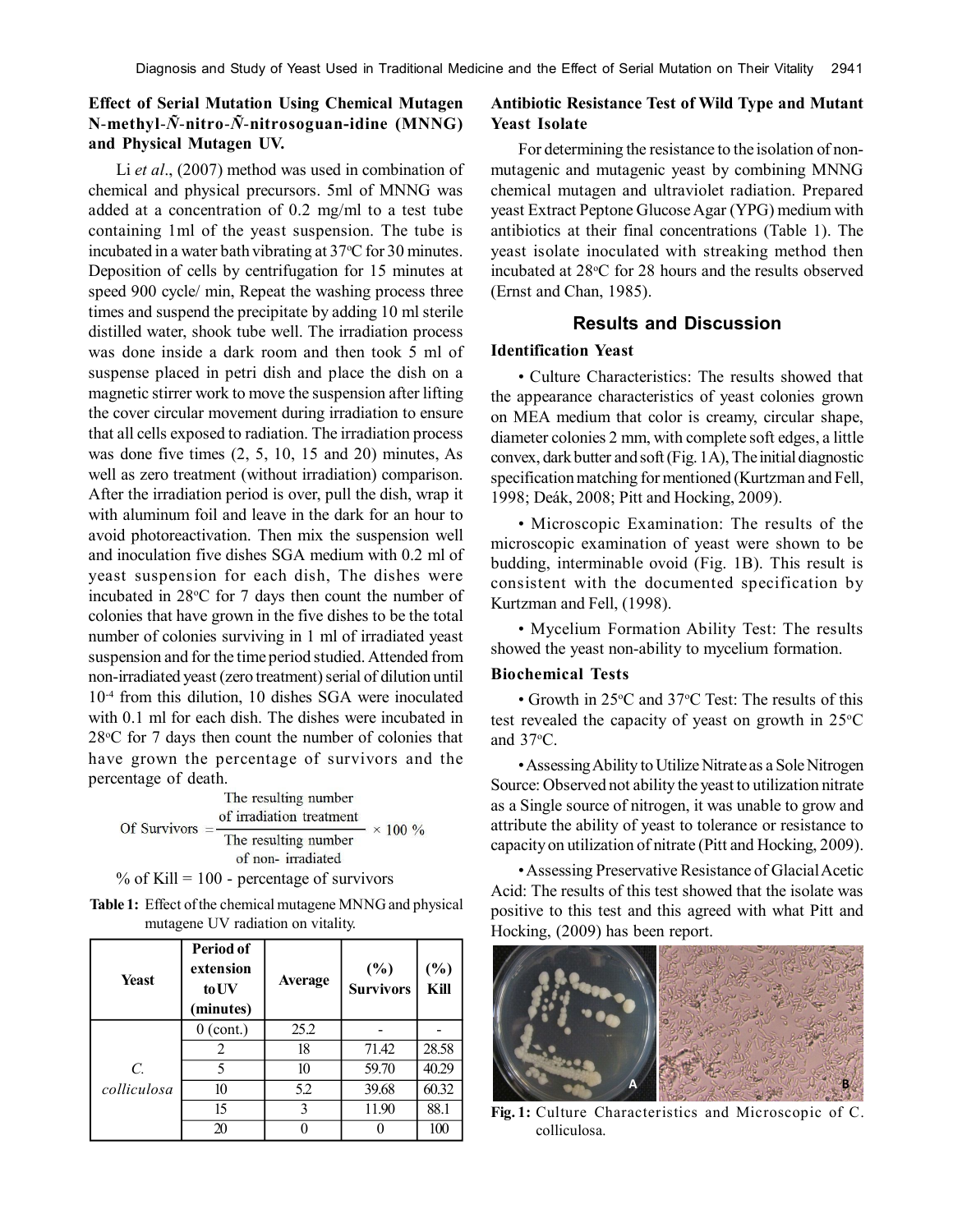|                        |       | <b>Antibiotics</b> |                               |    |    |             |          |    |     |              |    |               |          |        |     |     |            |    |           |     |
|------------------------|-------|--------------------|-------------------------------|----|----|-------------|----------|----|-----|--------------|----|---------------|----------|--------|-----|-----|------------|----|-----------|-----|
| <b>Yeast</b>           | AX    | D                  | $\overline{1}$ $\overline{1}$ | mе | Cm | <b>Clim</b> | $\alpha$ | Er | Fcz | Gm           | Kc | $\triangle$ S | $Nm_{1}$ | Nys    | Pen | Rif | <b>Str</b> | Tc | <b>Tm</b> | Van |
| ⌒<br>J.<br>colliculosa | $R^*$ | D<br>17            | R                             | R  | ∼  |             |          | R  |     | <sup>D</sup> | ◡  |               |          | C<br>∼ | 1 L |     |            | R  |           | ĸ   |

**Table 2:** Resistance and sensitive of yeast for antibiotics.

\* R=Refer to the resistance, S=Refer to the sensitive.



**Fig. 2:** Diazonium Blue B Color test to *C. colliculosa* that grow on YM agar for 10 days.

• Growth at Reduced Water Activities in High Carbohydrate Levels: The current results revealed that isolate was negative for the test and this agreed with (Pitt and Hocking, 2009).

• Growth at Reduced Water Activities and High Level of Sodium Chloride: The results showed that yeast was negative for the test and this result was according to Pitt and Hocking, (2009).

• Diazonium Blue B (DBB) Color Test: It was noted that the isolation was negative for the test as shown in (Fig. 2). This adjective is compatible with described from Kurtzman and Fell, (1998) and Malla Obaeda, (2017). This Ascomycetes and Basidomycetes.

 $\bullet$  Testing the Biochemical Confirmation by API 2<sup>0</sup>C Testing: API  $2^{\circ}$ C was used to document and confirmation all pervious tests in determination genus and species in this study. The result obtained was shown during color and chemical changes of the fine test tubes was shown according to the manufacture's method of operation that isolation is *C. colliculosa* (Fig. 3). These results according with results has been obtained in a study (Park *et al*., 2019; Dewaele *et al*., 2019 and Arastehfar *et al.,* 2019).

# **Study Susceptibility Chemical (MNNG) and Physical Mutagene on the Vitality of Yeast**

The interference with chemical and physical



mutagens led to increased homicide rates for mutagenic isolation. They were very sensitive to the two mutagens in terms of non-growth with increase the exposure period to 20 minutes (Table 1). This is due to the strong influence of chemical and physical mutagens when combined with each other Sajdi and Ali, (1987) pointed out to concentrate of mutagenic substance and length of exposure time to rays, prolonged exposure for long period or used high concentration from mutagen substance led to the killing of cells exposed and this is according with a study Malla Obaeda, (2017).

#### **Antibiotics Resistance of Isolated Strain**s

Yeast isolation for antibiotics was studied and accepted by yeast to determine the effect of mutation process. Use 20 antibiotics according to the streaking method and the results of this are shown in the table 2. The table note shows that the tested yeast showed resistance to most antibiotics used Amoxicillin, Ampicillin, Candizole, Cephalexin monohydrate, Clindamycin, Erythromycin, Fluconazole, Gentamicin, Fluconazole, Lamisil, Neomycin, Penicillin, Rifampin, Streptomycin, Tetracycline, Trimethoprim and Vancomycin while it showed sensitivity to Chloramphenicol, Clotrimazol, Ketoconazole and Nystatin.

Soofy, (2013) observed all isolates of *Saccharomyces* was resistances to Nystatin. Other study by Al-Taeei, (2013) note that isolates of *C. albican* were shown resistance to Fluconazole, Itraconazole, Ketoconazole and Terbinafine except one isolate that showed sensitivity to Fluconazole and Itraconazole while all isolates were sensitive to Nystatin except only one. Habib and Al-Saadi, (2015) found that isolates *Candida* spp. was sensitive to Nystatin and their growth inhibition by 87.8% of the isolates from the total isolates. During a study of Malla Obaeda *et al*., (2018) showing that isolates *Cyto minuta* BA78, *R. glutinis*, BA83, *R. graminis* BA1, *R. mucilaginosa* BA58, *R. mucilaginosa* BA75, *R. mucilaginosa*

> BA61 and *S. cervisiae* BA179 were resistant to Ampicillin, Cephalexin monohydrate, Clindamycin, Neomycin, Rifampin, Streptomycin and Trimethoprim and sensitive to Clotrimazol.

> **Antibiotic susceptibility test of mutated yeast**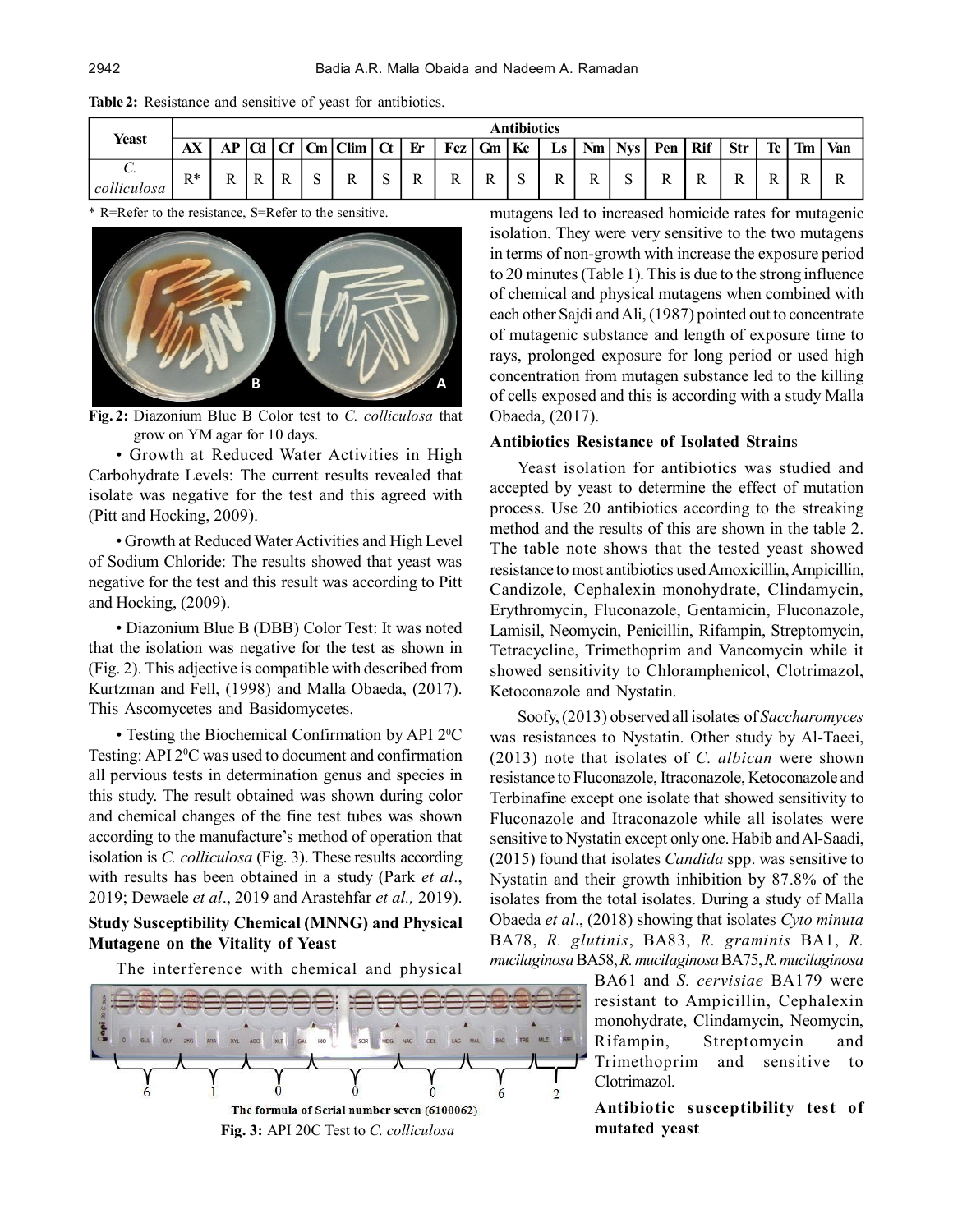|                   |       | <b>Antibiotics</b> |   |    |        |             |          |    |   |            |    |                |  |            |          |         |            |    |    |     |
|-------------------|-------|--------------------|---|----|--------|-------------|----------|----|---|------------|----|----------------|--|------------|----------|---------|------------|----|----|-----|
| <b>Yeast</b>      | AX    |                    |   | Лr | l Cm   | <b>Clim</b> | $\alpha$ | Er |   | $Fcz$   Gm | Kc | $\mathbf{L}$ s |  | $Nm$   Nys | Pen      | .   Rif | <b>Str</b> | Tc | Tm | Van |
| J.<br>colliculosa | $R^*$ | D<br>ĸ             | R | R  | $\sim$ |             |          | л  | ົ | 17         |    | ∽<br>້         |  | $\sim$     | <b>D</b> |         |            | n  |    |     |

**Table 3:** Resistance and sensitivity of yeast mutagene by using the combination of MNNG and UV for antibiotics.

\* R=Refer to the resistance, S=Refer to the sensitive.

It was observed from table 3, that the tested yeast was showed resistance to all antibiotics used Amoxicillin, Ampicillin, Cephalexin monohydrate, Clindamycin, Erythromycin, Gentamicin, Neomycin, Penicillin, Rifampin, Tetracycline and Vancomycin while becoming sensitivity to Candizole and Trimethoprim and retained sensitivity to Chloramphenicol, Clotrimazol, Ketoconazole and Nystatin and become sensitivity to Fluconazole and Lamisil.

The sensitivity of yeast mutant towards some of antibiotics compared with non-mutant yeast may return to change in the genetic structure of the parent yeast may return to change in the genetic structure of the parent yeast which may have occurred in the gene are portable on plasmid or chromosome in the form that make this yeast sensitive to these antibiotics (Nycek *et al.,* 2000) because of the short-wave ultraviolet radiation effect that characterizes its high virulence ability, they are absorbed by nitrogen bases of the DNA at 260 nm and lead to changes in the structure and sequencing of nitrogen bases, which is reflected in the structure of the genetic material (Al-Zubair *et al*., 1991) in addition to the chemical mutagene MNNG which is characterized by its ability to single mutation type of transition mutations and transversion mutations (Stepnaya and Kulaev, 2004). This reached by Mula Oboida, (2017) when he tested the effect of serial mutation by using chemical mutagen MNNG and physical mutagen UV on the yeasts *Cytobasidium minuta* BA78, *Rhodotorula glutinis* BA83, *R. graminis* BA1, *R. mucilaginosa* BA58, *R. mucilaginosa* BA75, *R. mucilaginosa* BA61 and *S. cerevisiae* BA179.

In the *ERG11* gene replacement mutations were found to give *C. albicans* resistance to Fluconazole causing reduce intimacy between the target enzyme and Fluconazole, in a study done by Li-Juan *et al*., (2010) on one of the isolates *C.albicans* that resistance to Fluconazole which has got replacement mutation in the *ERG11* gene found that isolate was sensitive to Itraconazole and Voriconazole.

## **References**

Al-Eqabi, H.F.E. (2009). Extraction of mannan from yeast *Saccharomyces cerevisiae* and study of its agglutination activity. M.Sc. Thesis, College of Sciences, University of Baghdad.

- Al-Taee, Q.M.R. (2013). An identification study of *Candida* sp. Yeast isolated from patients infected with oral candidiasis in Mosul city and study the effect of mother's milk and aqueous extract of red ten on its production for some virulence factors. Ph.D. thesis, College of Education for Pure Sciences, University of Mosul.
- Al-Zubair, M.A., F.A. Al-Anii and B.K. Dalaly (1991). The effect of genetic mutagen and some agricultural conditions in production of citric acid from local strain *A. niger*. *Al-Rafidiad Agricultural Journal.*, **23:** 139.
- Arastehfar, A., F. Daneshnia, M. Kord, M. Roudbary, H. Zarrinfar, W. Fang, S.J. Hashemi, M.J. Najafzadeh, S. Khodavaisy, W. Pan, W. Liao, H. Badali, S. Rezaie, K. Zomorodian, F. Hagen and T. Boekhout (2019). Comparison of 21-Plex PCR and API 20C AUX, MALDI-TOF MS and rDNA Sequencing for a Wide Range of Clinically Isolated Yeast Species: Improved Identification by Combining 21- Plex PCR and API 20C AUX as an Alternative Strategy for Developing Countries. Front. Cell. Infect. *Microbiol.,* **9:** 176. DOI: 10.3389/fcimb.2019.00176.
- Bruce, A., J. Alexander, L. Julian, R. Martin, R. Keith and W. Peter (2002). Molecular Biology of the Cell, 4<sup>th</sup> edition. New York: *Garland Science*., ISBN-10: 0-8153-3218-1ISBN-10: 0-8153-4072-9.
- Deák, T. (2008). Handbook of Food Spoilage Yeasts (2<sup>nd</sup>. ed). CRC Prees Taylor and Francis Group. Boca Raton London New York.
- Dewaele, K., J. Frans, M.P. Hayette and K. Vernelen (2019). Hospital Laboratory Survey for Identification of *Candida auris* in Belgium. *J. Fungi.*, **5(84):** 2-8.
- Ernst, J.F. and R.K. Chan (1985). Characterization of *Saccharomyces cerevisiae* mutant's supersensitive to aminoglycoside antibiotics. *J. of Bacteriol*., 8-14.
- Fardelone, L.C., J.A.R. Rodrigues and P.J.S. Moran (2011). Chiral pharmaceutical intermediaries obtained by reduction of 2- Halo-1-(4-substituted. Phenyl) ethanones mediated by *Geotrichum candidum* CCT 1205 and *Rhodotorula glutinis* CCT 2182. *Russian Academy of Sci*., **10:** 4061- 4066. Article ID 976368, 8 pages.
- Habib, R.A. and A.H. Al- Saadi (2015). Isolation and diagnosis some species of *Candida* spp. and study sensitivity for some antifungal. *J. of Babylon University, Pure Sciences.*, **3(23):** 955-964.
- Hatoum, R., S. Labrie and I. Fliss (2012). Antimicrobial and probiotic properties of yeasts: from fundamental to novel applications. *Front. Microbiol*., **3:** 421.
- Hokken, M.W.J., B.J. Zwaan, W.J.G. Melchers and P.E. Verweij (2019). Facilitators of adaptation and antifungal resistance